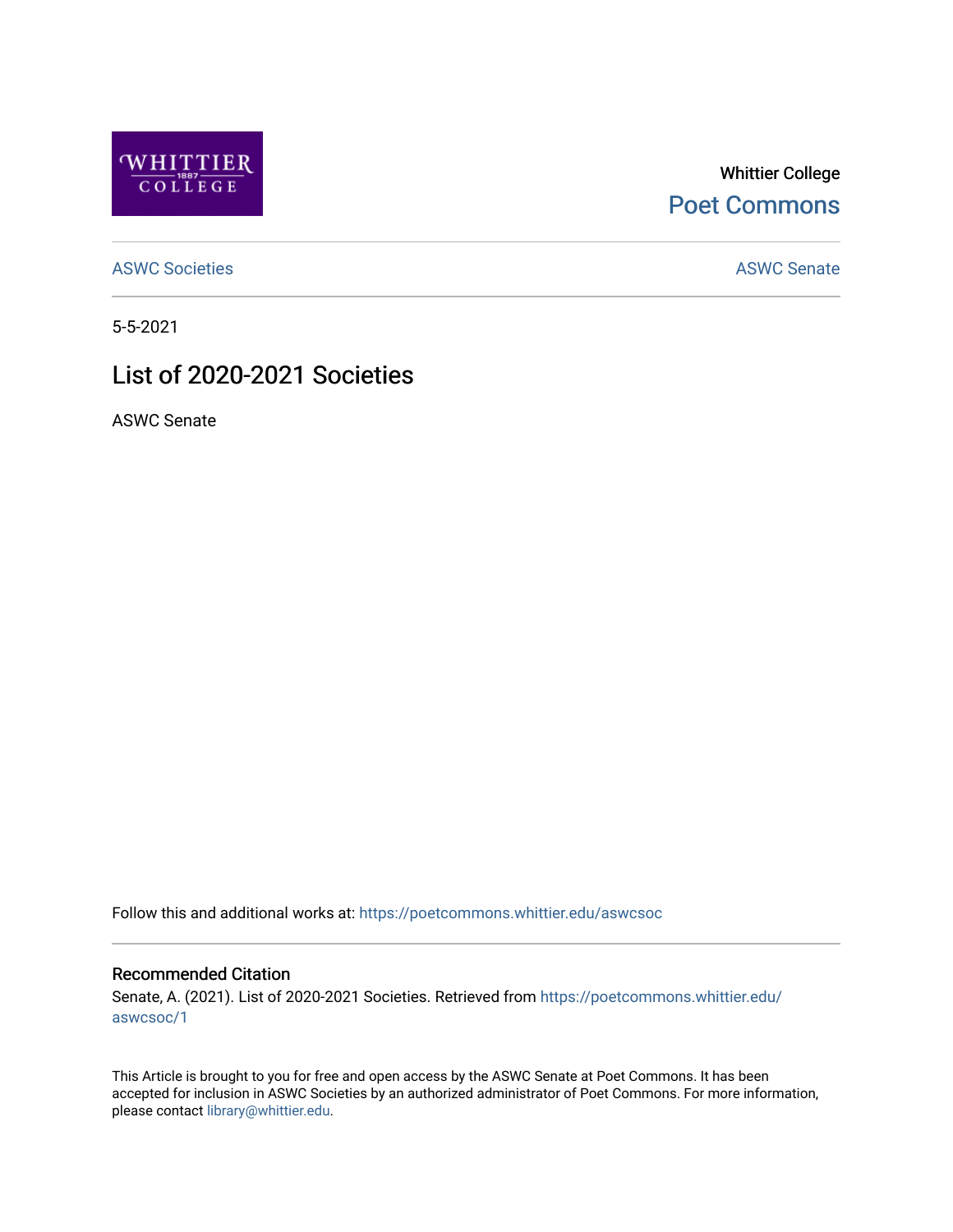# **Societies for Women**



The ladies of the Athenian society are a distinguished group of women whose activities emphasize sisterhood, social events, service to the community, and scholarship. Members are involved in a wide array of activities on and off campus and share the common strong bond of sisterhood.

#### **Contact: athenians@poets.whittier.edu**



Individually Unique, Together Complete. Ionians pride themselves on sisterhood, giving back to the community, building leadership, and promoting the individual. Ionians celebrate their differences and work together as a whole.

## **Contact: ionians@poets.whittier.edu**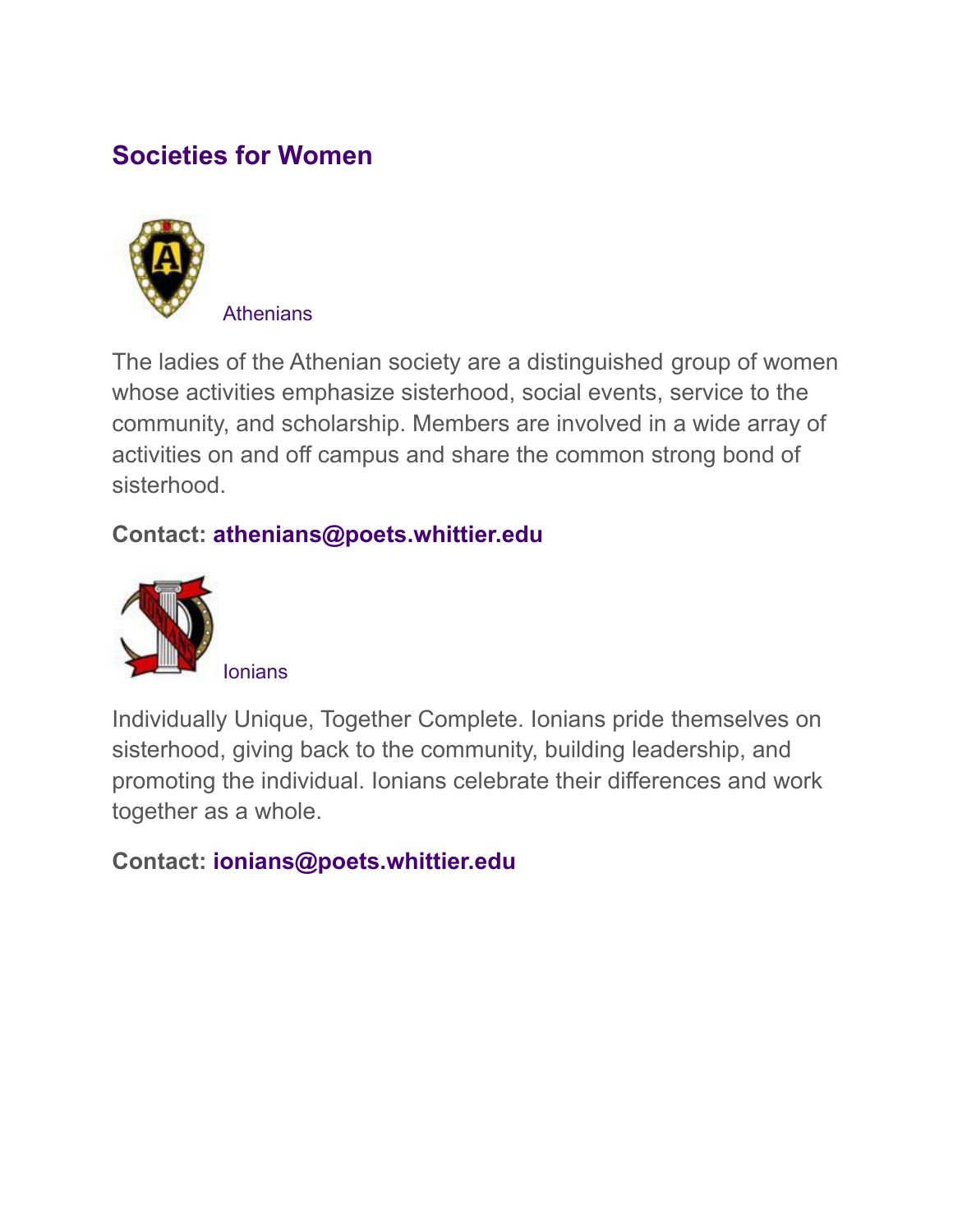

The Metaphonian society takes pride in its diversity and very close sisterhood. Besides local service projects such as working at the AIDS Quilt Display and at the McLaren's School for underprivileged and abused children, the Mets started a library in Honduras which is supported each year with car wash money.

#### **Contact: mets@poets.whittier.edu**



The purpose of this society is to attain the highest ideals of American womanhood by promoting a spirit of friendship and cooperation, developing aesthetic appreciation in ourselves and others, giving service to the community, remaining loyal to one another and to ourselves, and striving to maintain high academic standards.

**Contact: palmers@poets.whittier.edu**

**[Visit the Palmers website](https://www.thepalmersociety.org/)**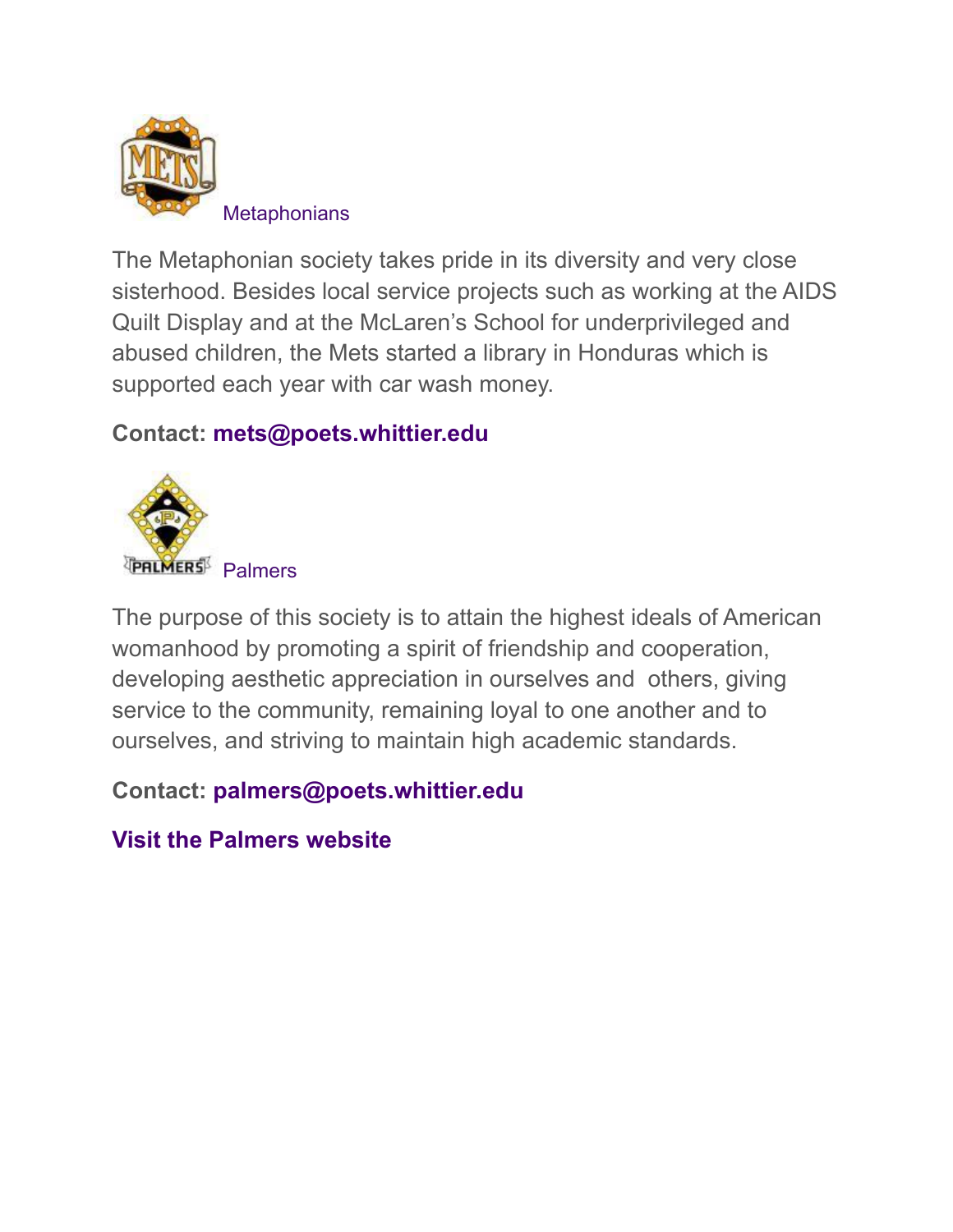

#### **Thalians**

The Thalian society is composed of a large and diverse group of women who share a sisterhood and an everlasting bond of friendship. Each individual woman has something unique to bring to the society. "Chance made us sisters. Hearts made us friends."

#### **Contact: thalians@poets.whittier.edu**

#### **[Visit the Thalians website](http://thaliansociety.wix.com/Thalians)**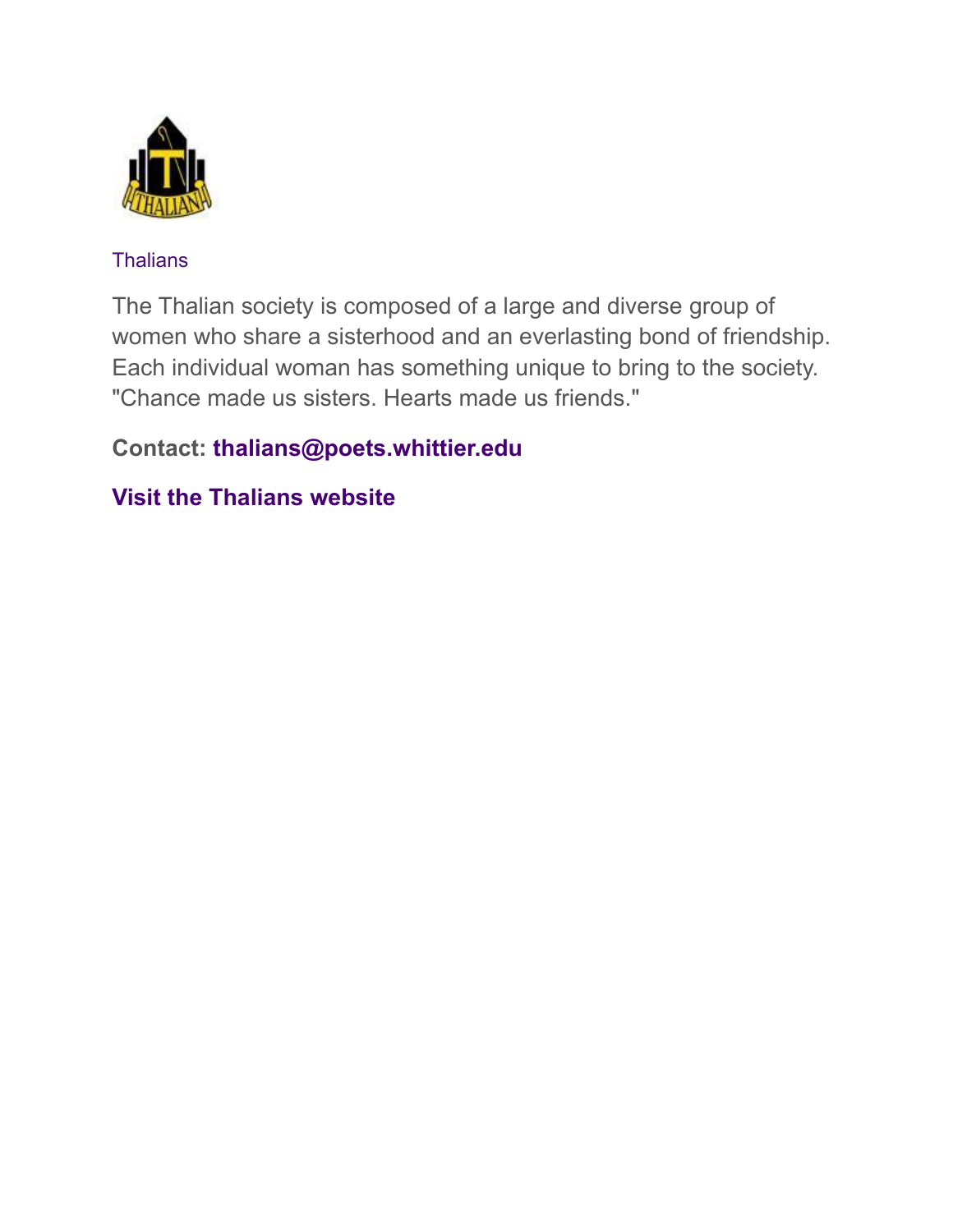## **Societies for Men**



The Franklin society, founded in 1921, was the earliest Whittier College fraternity. The purpose of the fraternity is to perpetuate lifelong friendships by developing well-rounded character in its members, encouraging self-expression, leadership, individuality, and above all, a successful brotherhood.

## **Contact: franklins@poets.whittier.edu**



The Lancer society seeks to represent the true spirit of Whittier College, to instill the motive of service without the desire for reward, to carry on a social and cultural program, to be helpful to new students, and to create and maintain activities for the betterment of the students and the College.

## **Contact: lancers@poets.whittier.edu**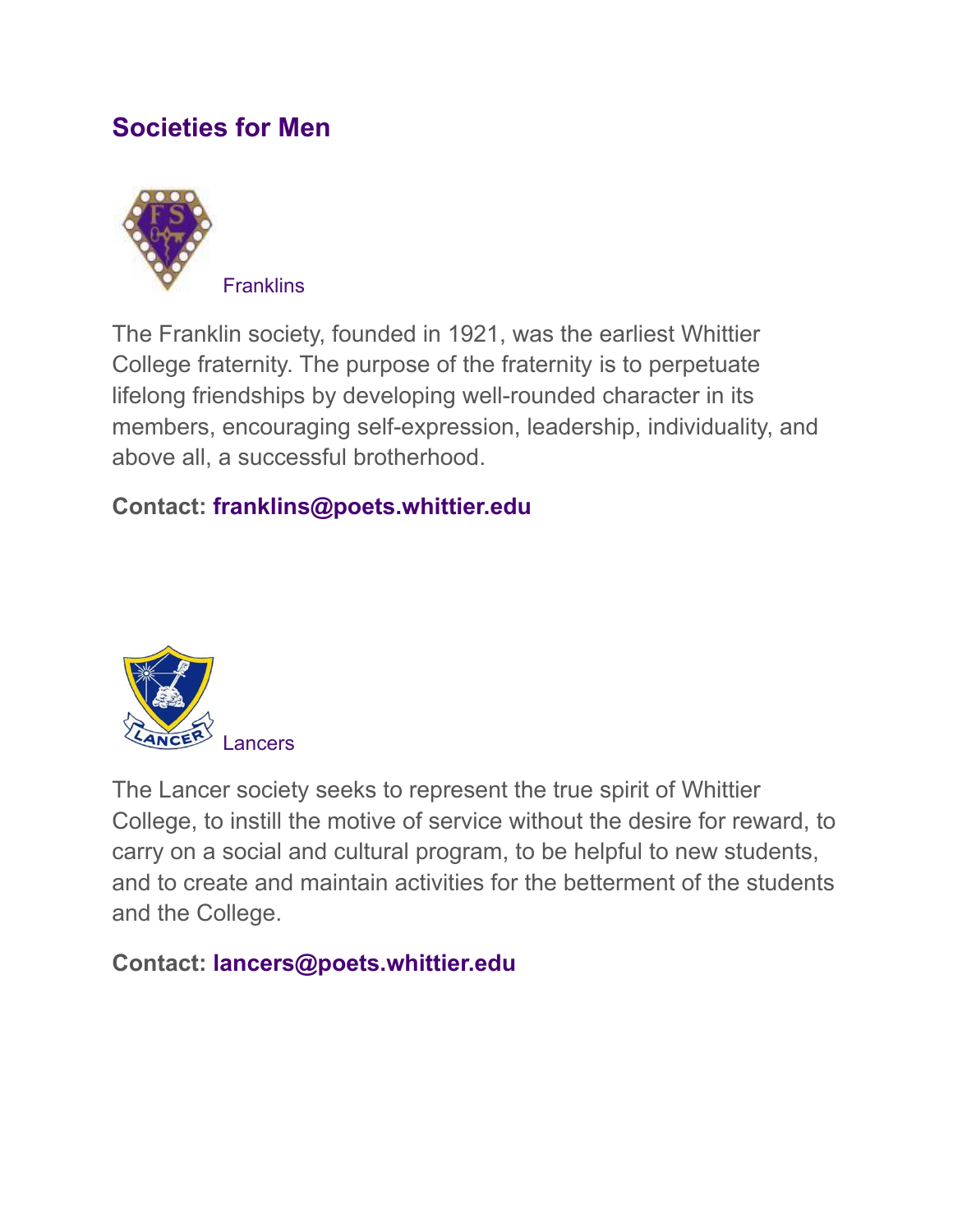

The Orthogonian society was founded in 1929 on the principles of giving your 100% and staying true to yourself. Since its inception, the society has consistently produced leaders from team captains and student body presidents to the city mayor and president of the United States.

#### **Contact: theos@poets.whittier.edu**



The William Penn society is an organization made up of individuals with many different talents, backgrounds, and personalities. The Penns encourage diversity and believe in strength through diversity. The society provides opportunities for service and for social and personal growth.

#### **Contact: penns@poets.whittier.edu**